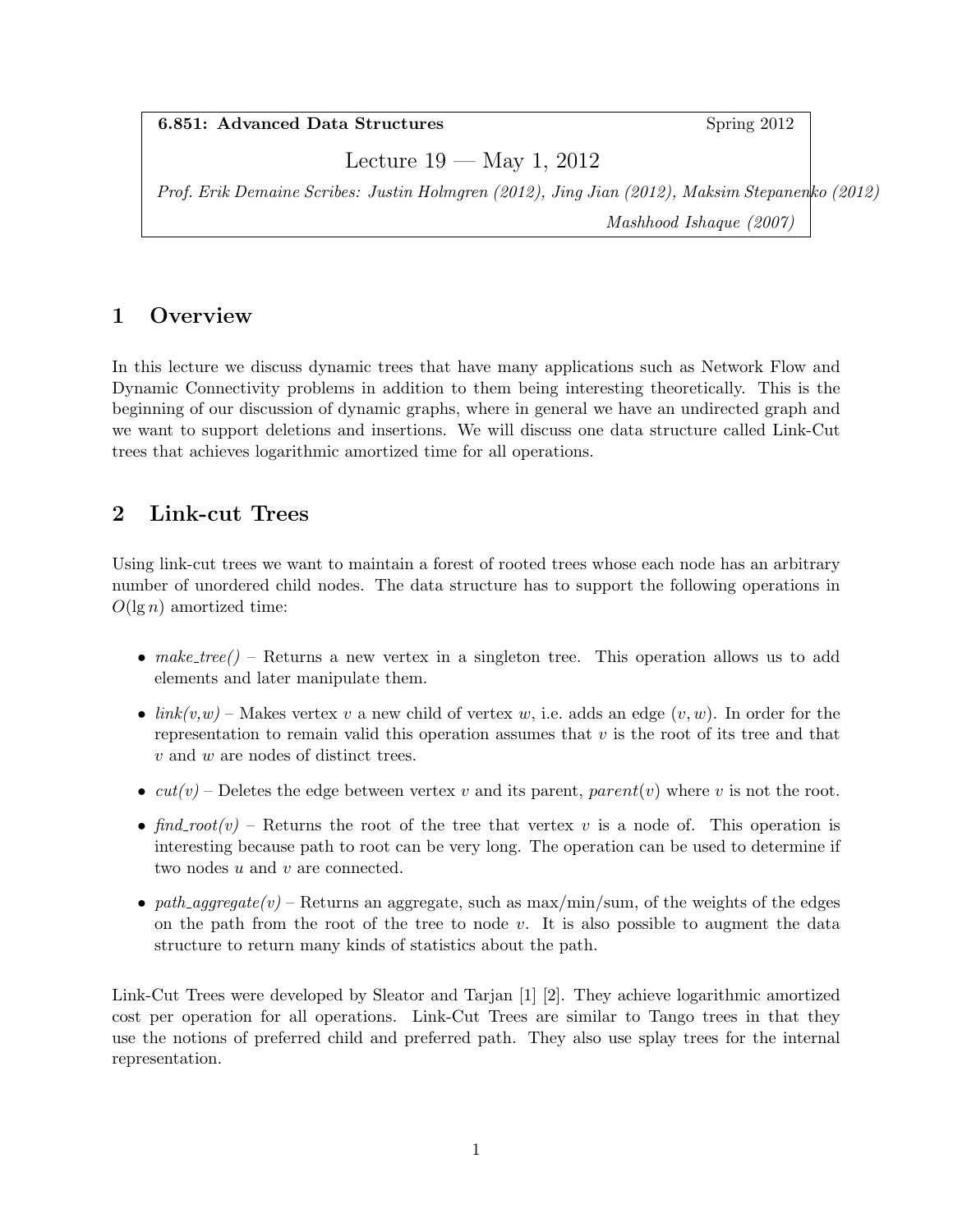# 3 Preferred-path decomposition

Link-cut trees are all about paths in the tree, so we want to split a tree into paths. We need to define some terms first.

### 3.1 Definition of Link-Cut Trees

We say a vertex has been *accessed* if was passed to any of the operations from above as an argument. We call the abstract trees that the data structure represents **represented trees**. We are not allowed to change the represented tree and it can be unbalanced. The represented tree is split into paths (in the data structure representation).

The **preferred child** of node v is equal to its i-th child if the last access within v's subtree was in the *i*-th subtree and it is equal to null if the last access within  $v$ 's subtree was to  $v$  itself or if there were no accesses to  $v$ 's subtree at all. A **preferred edge** is an edge between a preferred child and its parent. A **preferred path** is a maximal continuous path of preferred edges in a tree, or a single node if there is no preferred edges incident on it. Thus preferred paths partition the nodes of the represented tree.

Link-Cut Trees represent each tree  $T$  in the forest as a tree of **auxiliary trees**, one auxiliary tree for each preferred path in T. Auxiliary trees are splay trees with each node keyed by its depth in its represented tree. Thus for each node  $v$  in its auxiliary tree all the elements in its left subtree are higher(closer to the root) than  $v$  in  $v$ 's represented tree and all the elements in its right subtree are lower. Auxiliary trees are joined together using **path-parent pointers**. There is one path-parent pointer per auxiliary tree and it is stored in the root of the auxiliary tree. It points to the node that is the parent(in the represented tree) of the topmost node in the preferred path associated with the auxiliary tree. We cannot store path-to-child pointers because there can be many children. Including auxiliary trees with the path-parent pointers as edges, we have a representation of a represented tree as a tree of auxiliary trees which potentially can have a very high degree.

### 3.2 Operations on Link-Cut Trees

#### 3.2.1 Access

All operations above are implemented using an  $access(v)$  subroutine. It restructures the tree T of auxiliary trees that contains vertex  $v$  so that it looks like  $v$  was just accessed in its represented tree R. When we access a vertex  $v$  some of the preferred paths change. A preferred path from the root of R down to  $v$  is formed. When this preferred path is formed every edge on the path becomes preferred and all the old preferred edges in  $R$  that had an endpoint on this path are destroyed, and replaced by path-parent pointers.

Remember that the nodes in auxiliary trees are keyed by their depth in R. Thus nodes to the left of  $v$  are higher than  $v$  and nodes to the right are lower. Since we access  $v$ , its preferred child becomes null. Thus, if before the access v was in the middle of a preferred path, after the access the lower part of this path becomes a separate path. What does it mean for v's auxiliary tree? This means that we have to separate all the nodes less than  $v$  in a separate auxiliary tree. The easiest way to do this is to splay on  $v$ , i.e. bring it to the root and then disconnect it right subtree, making it a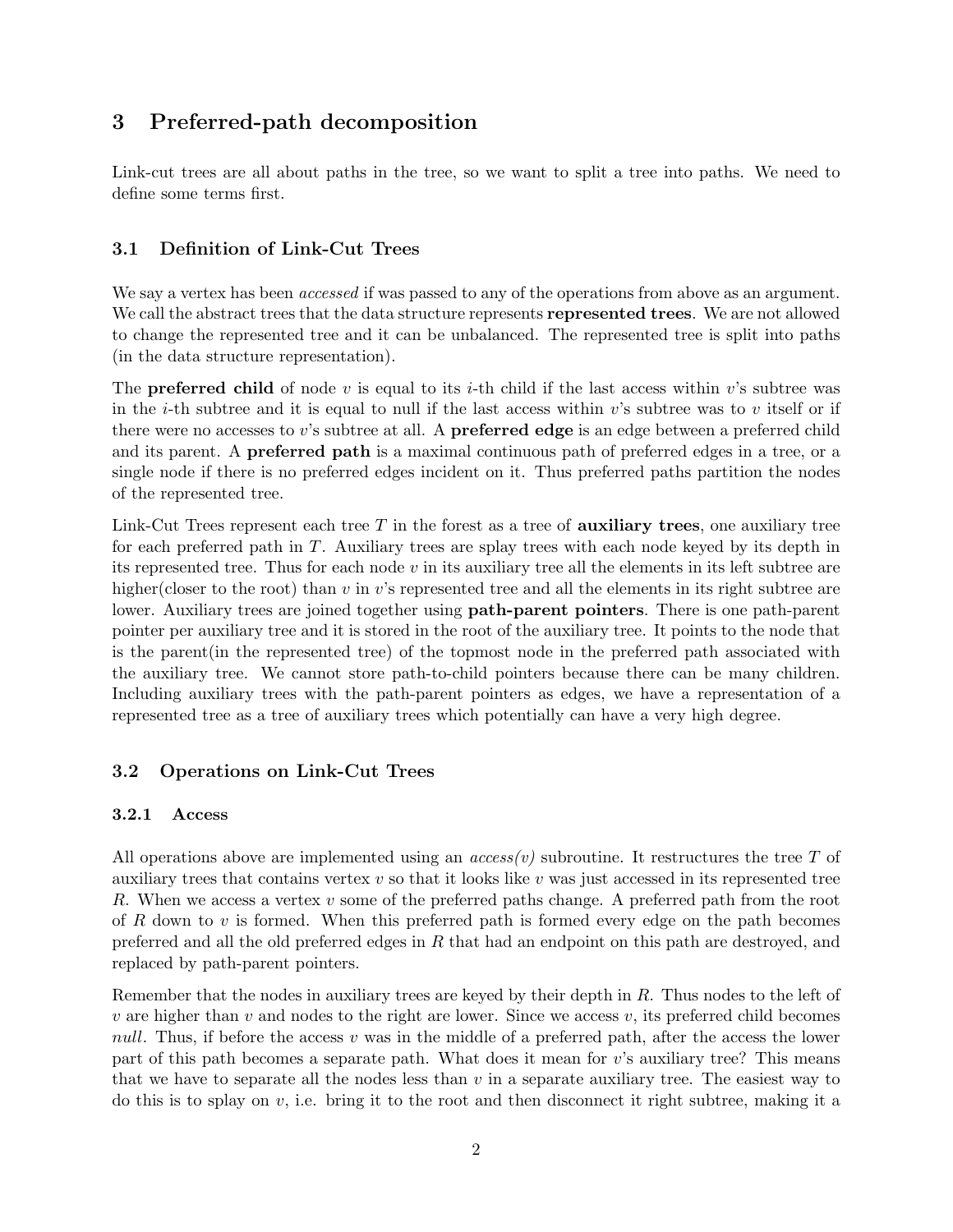

Figure 1: Structure of Link-Cut Trees and Illustration of Access Operation

separate auxiliary tree.

After dealing with v's descendants, we have to make a preferred path from v up to the root of R. This is where path-parent pointer will be useful in guiding us up from one auxiliary tree to another. After splaying, v is the root and hence has a path-parent pointer (unless it is the root of  $T$ ) to its parent in  $R$ , call it w. We need to connect v's preferred path with the w's preferred path, making w the real parent of v, not just path-parent. In other words, we need to set w's preferred child to v. This is a two stage process in the auxiliary tree world. First, we have to disconnect the lower part of w's preferred path the same way we did for  $v$  (splay on  $w$  and disconnect its right subtree). Second we have to connect v's auxiliary tree to w's. Since all nodes in v's auxiliary tree are lower than any node in  $w$ 's, all we have to do is to make v auxiliary tree the right subtree of  $w$ . To do this, we simply disconnect  $w$  with it's right child, and change the pointer to point to  $v$ . Finally, we have to do minor house keeping to finish one iteration: we do a second splay of v. Since v is a child of the root  $w$ , splaying simply means rotating  $v$  to the root. Another thing to note is that we keep the path-parent pointer at all stages of concatenation.

We continue building up the preferred path in the same way, until we reach the root of  $R$ .  $v$  will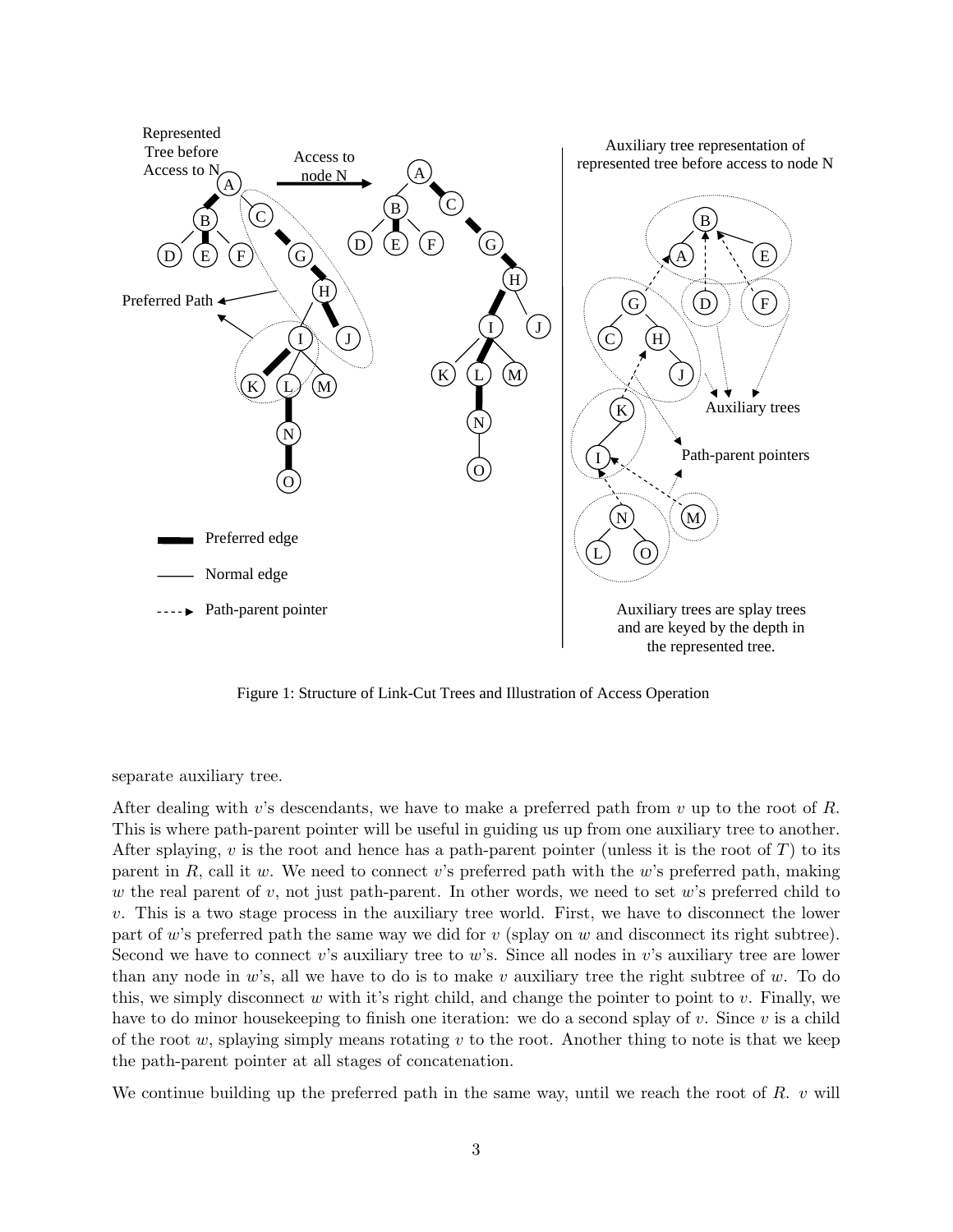$ACCESS(v)$ 

- Splay  $v$  within its auxiliary tree, i.e. bring it to the root. The left subtree will contain all the elements higher than  $v$  and right subtree will contain all the elements lower than  $v$
- Remove  $v$ 's preferred child.
	- path-parent(right(v))  $\leftarrow v$
	- right $(v) \leftarrow null$  ( + symmetric setting of parent pointer)
- loop until we reach the root
	- $w \leftarrow$  path-parent(v)
	- splay  $w$
	- switch  $w$ 's preferred child
		- path-parent(right(w))  $\leftarrow w$
		- right $(w) \leftarrow v$  ( + symmetric setting of parent pointer)
		- path-parent $(v) \leftarrow null$

```
- v \leftarrow w
```
– splay  $v$  just for convenience

have no right child in the tree of auxiliary trees. The number of times we repeat is equal to the number of preferred-child changes.

#### 3.2.2 Find Root

FIND ROOT operation is very simple to implement after we know how to handle accesses. First, to find the root of  $v$ 's represented tree, we access  $v$  thus make it on the same auxiliary tree as the root of the represented tree. Since the root of the represented tree is the highest node, its key in the auxiliary tree is the lowest. Therefore, we go left from  $v$  as much as we can. When we stop, we have found the root. We splay on it and return it. The reason we need to splay is the root might be linearly deep in the tree; by splaying it to the top, we ensure that it is fast to find root next time.

 $FIND$ <sub>-ROOT</sub> $(v)$ 

–  $\operatorname{access}(v)$ 

 $-$  Set  $v$  to the smallest element in the auxiliary tree, i.e. to the root of the represented tree

 $- v \leftarrow$  left(v) until left(v) is null

 $-$  access  $r$ 

– return  $r$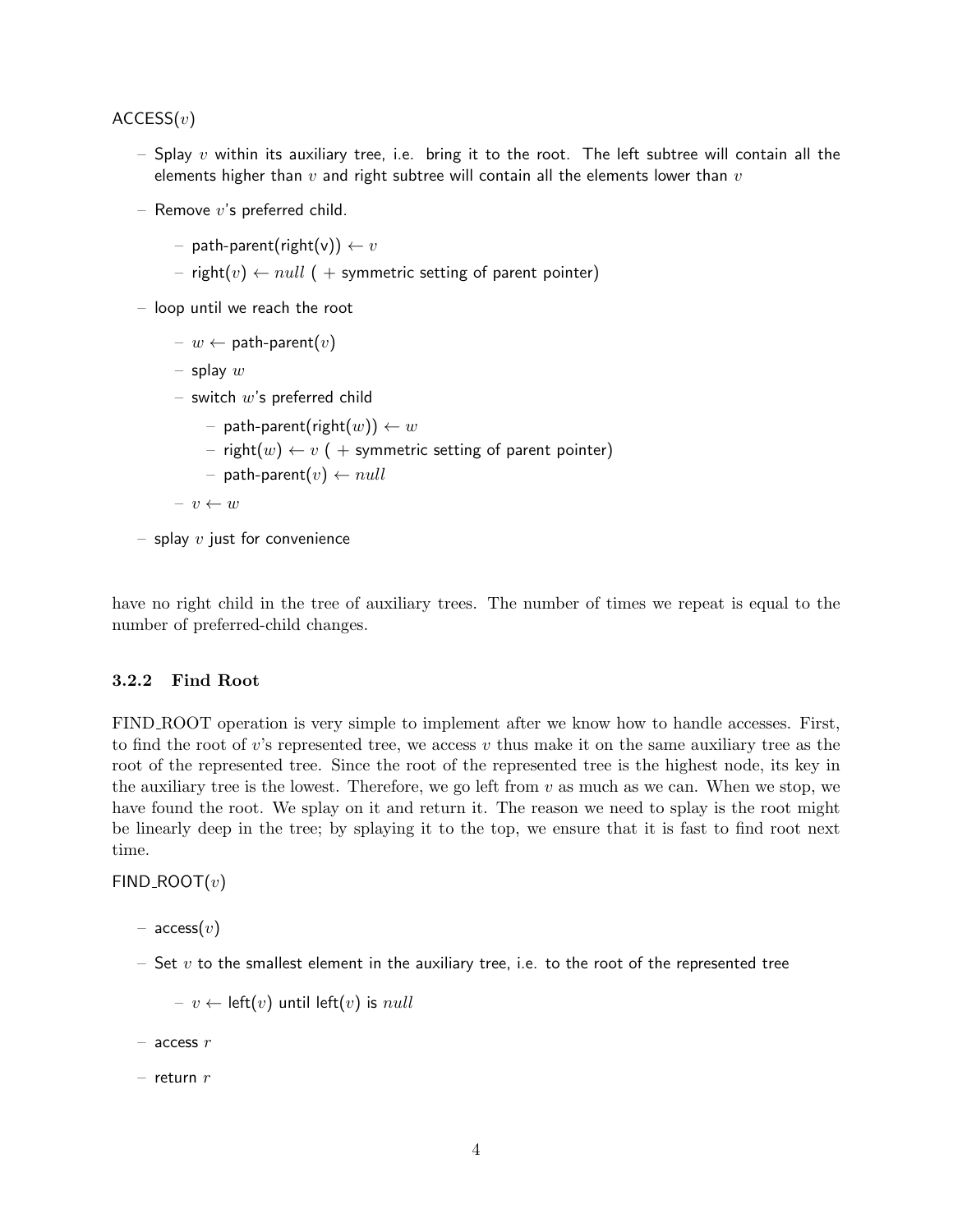#### 3.3 Path Aggregate

Like all of our operations, the first thing we do is  $\arccos(v)$ . This is an aux. tree representing the path down to  $v$ . We augment the aux. tree with the values you care about, such as "sum" or "min" or "max." We will see that it is easy to maintain such augmentations when we look at cut and link.

#### PATH-AGGREGATE $(v)$

–  $\operatorname{access}(v)$ 

– return  $v$ .subtree-sum (augmentation within each aux. tree)

#### 3.3.1 Cut

To cut  $(v, parent(v))$  edge in the represented tree means that we have to separate nodes in v's subtree (in represented tree) from the tree of auxiliary trees into a separate tree of auxiliary trees. To do this we access v first, since it gathers all the nodes higher than v in v's left subtree. Then, all we need to do is to disconnect v's left subtree (in auxiliary tree) from v. Note that v becomes in an auxiliary tree all by itself, but path-parent pointer from  $v$ 's children (in represented tree) still point to  $v$  and hence we have the tree of auxiliary trees with the elements we wanted. Therefore there are two trees of aux trees after the cut.

 $CUT(v)$ 

 $-$  access $(v)$ 

– left(v) ←  $null$  ( + symmetric setting of parent pointer)

#### 3.3.2 Link

Linking two represented trees is also easy. All we need to do is to access both v and w so that they are at the roots of their trees of auxiliary trees, and make latter left child of the former.

 $LINK(v, w)$ 

- $-$  access $(v)$
- $access(w)$
- left $(v) \leftarrow w$  ( + symmetric setting of parent pointer)

### 4 Analysis

As one can see from the pseudo code, all operations are doing at most logarithmic work (amortized, because of the splay call in find root) plus an access. Thus it is enough to bound the run time of access. First we show an  $O(\lg^2 n)$  bound.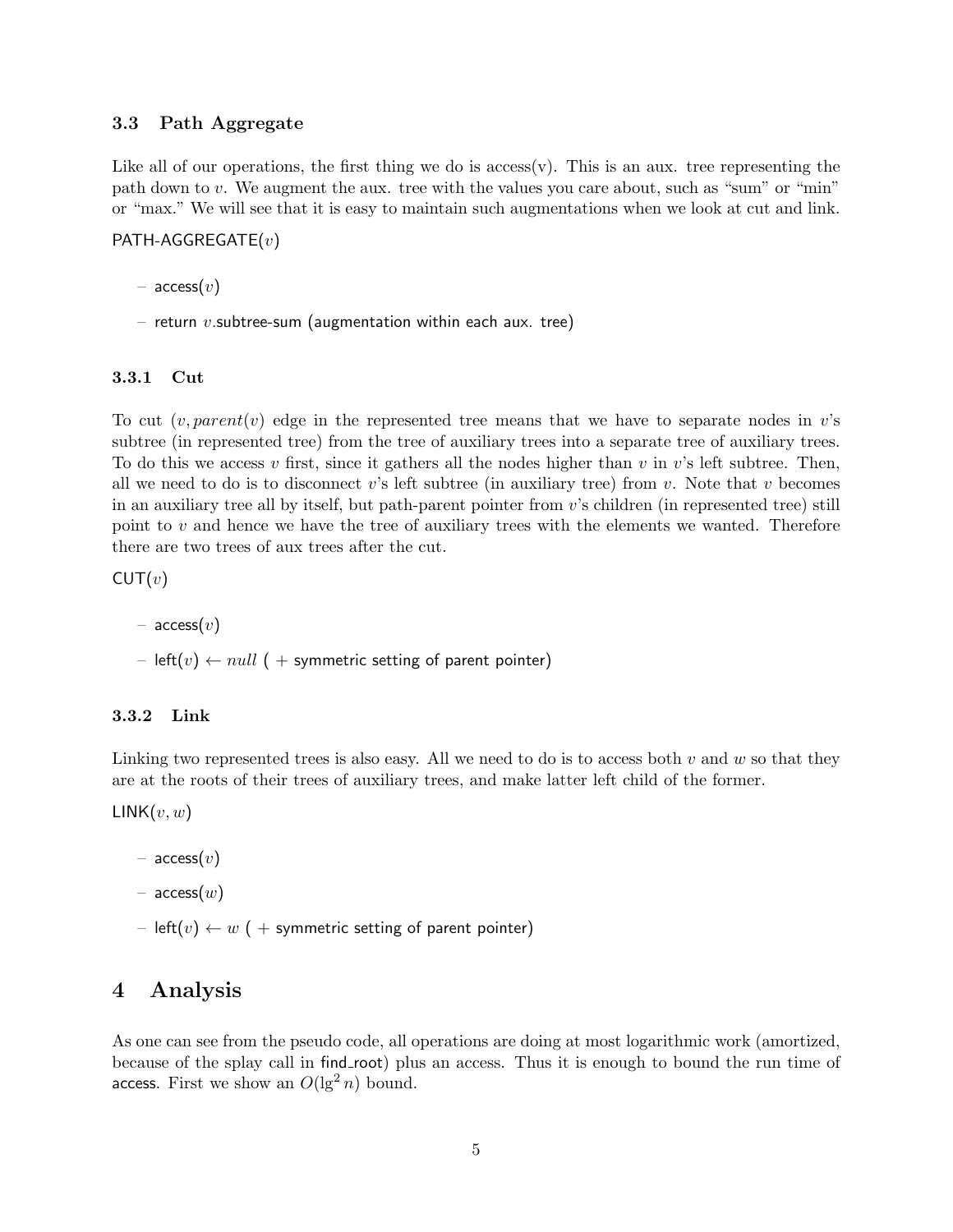# 4.1 An  $O(\lg^2 n)$  bound.

From access's pseudo code we see that its cost is the number of iterations of the loop times the cost of splaying. We already know from previous lectures that the cost of splaying is  $O(\lg n)$ amortized (splaying works even with splits and concatenations). Recall that the loop in access has  $O(\#$  preferred child changes) iterations. Thus to prove the  $O(\lg^2 n)$  bound we need to show that the number of preferred child changes is  $O(\lg n)$  amortized. In other words the total number of preferred child changes is  $O(m \lg n)$  for a sequence of m operations. We show this by using the Heavy-Light Decomposition of the represented tree.

#### 4.1.1 The Heavy-Light Decomposition

The Heavy-Light decomposition is a general technique that works for any tree (not necessarily binary). It calls each edge either heavy or light depending on the relative number of nodes in its subtree.

Let  $size(v)$  be the number of nodes in v's subtree (in the represented tree).

**Definition 1.** An edge from vertex parent(v) to v is called **heavy** if  $size(v) > \frac{1}{2}$  $\frac{1}{2}size(parent(v)),$ and otherwise it is called **light**.

Furthermore, let light-depth $(v)$  denote the number of light edges on the root-to-vertex path to v. Note that light-depth $(v) \leq \lg n$  because as we go down one light edge we decrease the number of nodes in our current subtree at least a factor of 2. In addition, note that each node has at most one heavy edge to a child, because at most one child subtree contains more than half of the nodes of its parent's subtree. There are four possibilities for edges in the represented tree: they can be preferred or unpreferred and heavy or light.

### 4.1.2 Proof of the  $O(\lg^2 n)$  bound

To bound the number of preferred child changes, we do Heavy-Light decomposition on represented trees. Note that access does not change the represented tree, so it does not change the heavy or light classification of edges. For every change of preferred edge (possibly except for one change to the preferred edge that comes out of the accessed node) there exists a newly created preferred edge. So, we count the number of edges which change status to being preferred. Per operation, there are at most  $\lg n$  edges which are light and become preferred (because all edges that become preferred are on a path starting from the root, and there can be at most  $\lg n$  light edges on a path by the observation above). Now, it remains to ask how many heavy edges become preferred. For any one operation, this number can be arbitrarily large, but we can bound it to  $O(\lg n)$  amortized. How come? Well, during the entire execution the number of events "heavy edge becomes preferred" is bounded by the number of events "heavy edge become unpreferred" plus  $n-1$  (because at the end, there can be  $n-1$  heavy preferred edges and at the beginning the might have been none). But when a heavy edge becomes unpreferred, a light edge becomes preferred. We've already seen that there at most  $\lg n$  such events per operation in the worst-case. So there are  $\leq \lg n$  events "heavy" edge becomes unpreferred" per operation. So in an amortized sense, there are  $\leq \lg n$  events "heavy" edge becomes preferred" per operation (provided  $(n-1)/m$  is small, i.e. there is a sufficiently large sequence of operations).